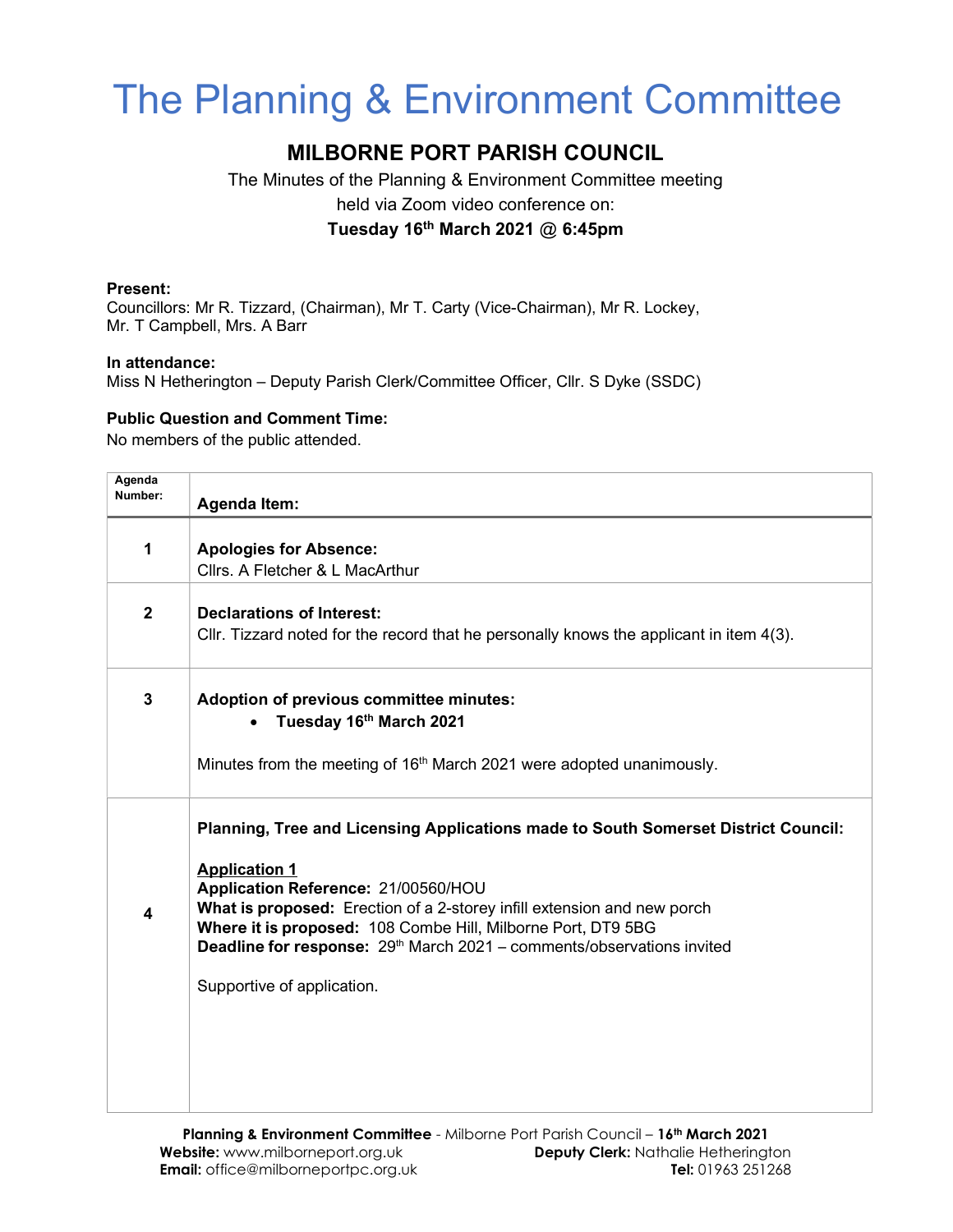|                | <b>Application 2</b><br>Application Reference: 21/00505/TPO<br>What is proposed: Tree surgery works<br>Where it is proposed: 10 Gainsborough, Milborne Port, DT9 5BA<br>Deadline for response: none given, not a consultation, observations or concerns only<br>No observations made or concerns expressed.<br><b>Application 3</b><br>Application Reference: 21/00144/HOU<br>What is proposed: Refurbishment and reinstatement of the Summer House stables with a<br>wall partition to form a bathroom and a kitchen space<br>Where it is proposed: Ven House, Milborne Port, DT9 5RA<br><b>Deadline for response:</b> $30th$ March 2021 – comments/observations invited |
|----------------|---------------------------------------------------------------------------------------------------------------------------------------------------------------------------------------------------------------------------------------------------------------------------------------------------------------------------------------------------------------------------------------------------------------------------------------------------------------------------------------------------------------------------------------------------------------------------------------------------------------------------------------------------------------------------|
|                | Supportive of application.                                                                                                                                                                                                                                                                                                                                                                                                                                                                                                                                                                                                                                                |
| 5              | <b>Planning and Environment Committee Budget Update:</b>                                                                                                                                                                                                                                                                                                                                                                                                                                                                                                                                                                                                                  |
|                | The latest budget spending information was received. Cllr. Carty requested a check that the<br>payment for the Neighbourhood Plan grant payment has been received by MPPC.                                                                                                                                                                                                                                                                                                                                                                                                                                                                                                |
|                | Action: Committee Officer to liaise with the Clerk.                                                                                                                                                                                                                                                                                                                                                                                                                                                                                                                                                                                                                       |
|                | <b>Bridleway along the Dorset and Somerset Boundary</b>                                                                                                                                                                                                                                                                                                                                                                                                                                                                                                                                                                                                                   |
| 6              | Members resolved unanimously to support the change proposed by Yeohead and Castleton<br>Parish Council.                                                                                                                                                                                                                                                                                                                                                                                                                                                                                                                                                                   |
|                | Action: Committee Officer to liaise with the Clerk of Yeohead and Castleton Parish Council                                                                                                                                                                                                                                                                                                                                                                                                                                                                                                                                                                                |
|                | <b>Other Verbal Updates:</b><br>a) Current housing development applications                                                                                                                                                                                                                                                                                                                                                                                                                                                                                                                                                                                               |
|                | I. Redcliffe/Wheathill Lane (RT, TCar, TCam)                                                                                                                                                                                                                                                                                                                                                                                                                                                                                                                                                                                                                              |
|                | II. Station Road (RT, TCar, TCam) - nothing to report and it was agreed to remove this as a<br>fixed agenda item.                                                                                                                                                                                                                                                                                                                                                                                                                                                                                                                                                         |
| $\overline{7}$ | III. Other recent news/information (All) – Cllr. Carty reported that there was nothing to report                                                                                                                                                                                                                                                                                                                                                                                                                                                                                                                                                                          |
|                | on the Brook Street application. The 3 current Enforcement issues (7 Cannon Court Mews,<br>Gauntlet Cottage, Brook Street) were raised but there is nothing to report at this time. It was                                                                                                                                                                                                                                                                                                                                                                                                                                                                                |
|                | agreed to include Court Lane and Goathill/Goldings Lane as fixed agenda items in the future,                                                                                                                                                                                                                                                                                                                                                                                                                                                                                                                                                                              |
|                | as well as Enforcement Issues under Other Verbal Updates. Cllr. Dyke requested more<br>information about the Cannon Court Mews issue so that she can follow it up.                                                                                                                                                                                                                                                                                                                                                                                                                                                                                                        |
|                | Action: Cllr. Carty to e-mail Cllr. Dyke with information on Cannon Court Mews.                                                                                                                                                                                                                                                                                                                                                                                                                                                                                                                                                                                           |
|                | b) Community Hub (RT) - nothing to report as there has been no movement on the Redcliffe<br>development.                                                                                                                                                                                                                                                                                                                                                                                                                                                                                                                                                                  |